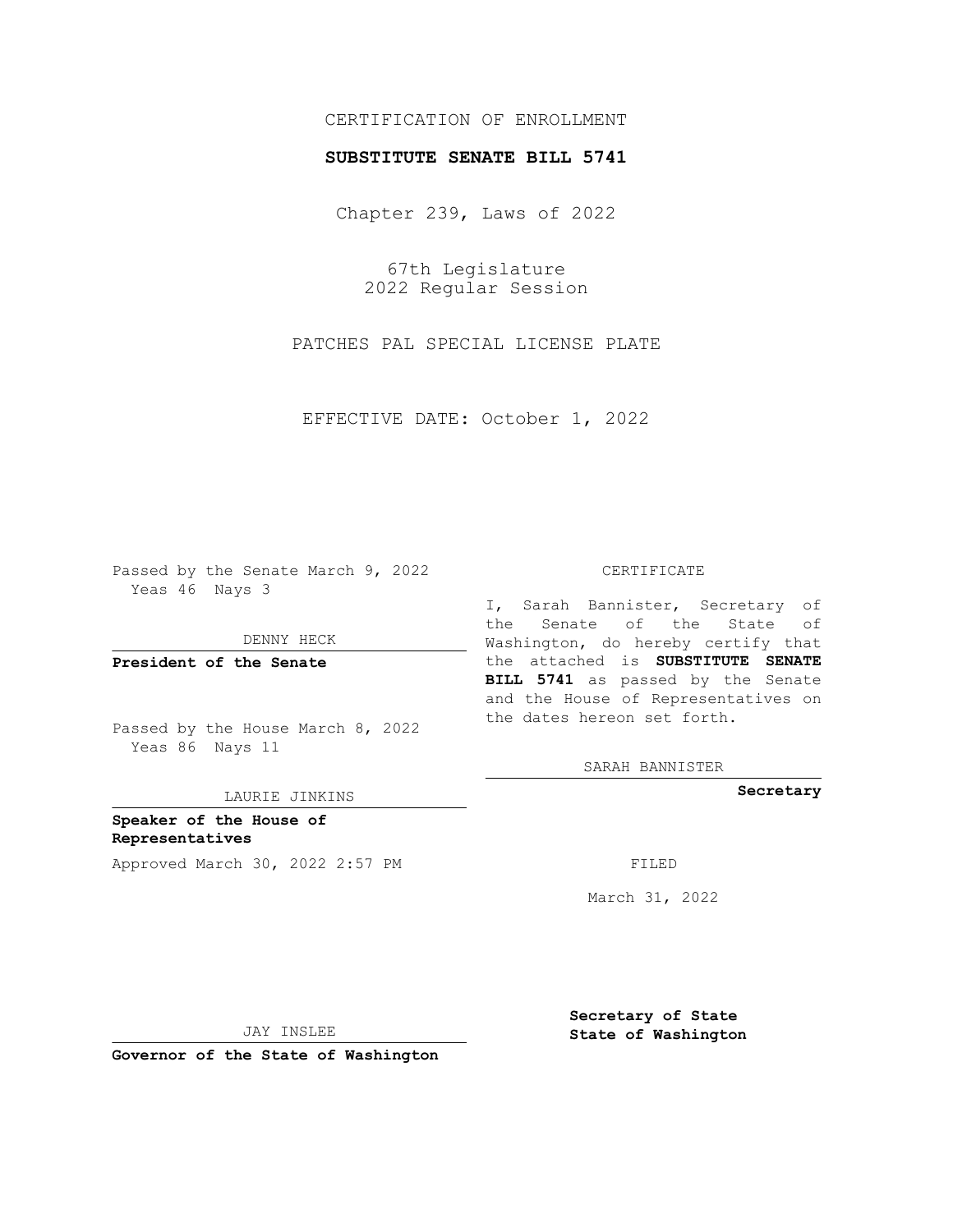### **SUBSTITUTE SENATE BILL 5741**

AS AMENDED BY THE HOUSE

Passed Legislature - 2022 Regular Session

# **State of Washington 67th Legislature 2022 Regular Session**

**By** Senate Transportation (originally sponsored by Senators Lovick, Pedersen, Conway, Nobles, Saldaña, Wellman, and C. Wilson)

READ FIRST TIME 02/04/22.

 $\overline{1}$ 

 AN ACT Relating to creating Patches pal special license plates; reenacting and amending RCW 46.17.220, 46.18.200, and 46.68.420; adding a new section to chapter 46.04 RCW; and providing an effective 4 date.

5 BE IT ENACTED BY THE LEGISLATURE OF THE STATE OF WASHINGTON:

6 **Sec. 1.** RCW 46.17.220 and 2020 c 129 s 1 and 2020 c 93 s 2 are 7 each reenacted and amended to read as follows:

 In addition to all fees and taxes required to be paid upon application for a vehicle registration in chapter 46.16A RCW, the holder of a special license plate shall pay the appropriate special 11 license plate fee as listed in this section.

| 12 | PLATE TYPE                  |            | INITIAL RENEWAL | <b>DISTRIBUTED</b> |
|----|-----------------------------|------------|-----------------|--------------------|
| 13 |                             | <b>FEE</b> | <b>FEE</b>      | <b>UNDER</b>       |
| 14 | $(1)$ 4-H                   | \$40.00    | \$30.00         | RCW 46.68.420      |
| 15 | (2) Amateur radio license   | \$5.00     | N/A             | RCW 46.68.070      |
| 16 | (3) Armed forces            | \$40.00    | \$30.00         | RCW 46.68.425      |
| 17 | (4) Breast cancer awareness | \$40.00    | \$30.00         | RCW 46.68.425      |
| 18 | (5) Collector vehicle       | \$35.00    | N/A             | RCW 46.68.030      |
| 19 | $(6)$ Collegiate            | \$40.00    | \$30.00         | RCW 46.68.430      |
|    |                             |            |                 |                    |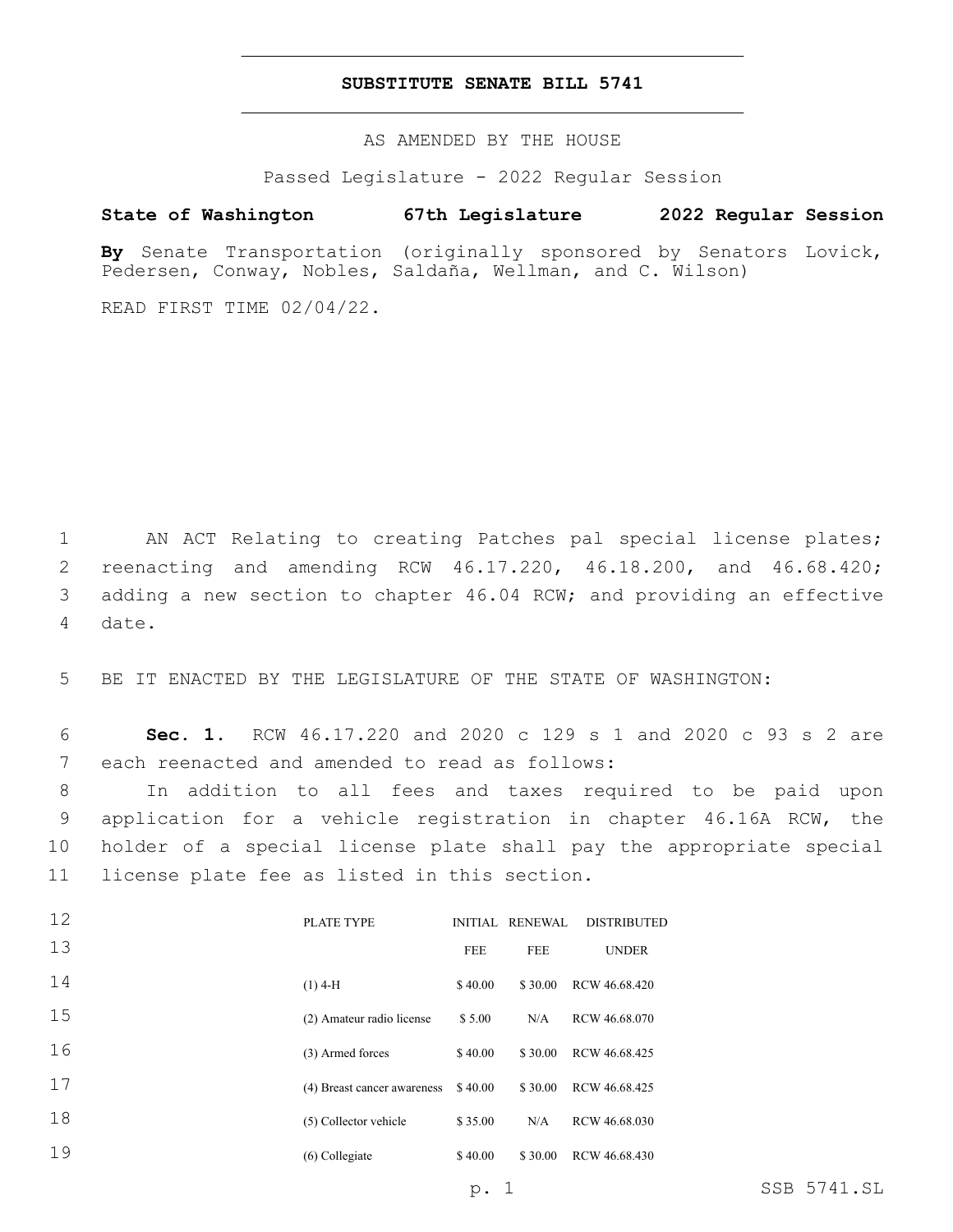| $\mathbf 1$  | (7) Endangered wildlife                            | \$40.00 | \$30.00 | RCW 46.68.425 |
|--------------|----------------------------------------------------|---------|---------|---------------|
| $\mathbf{2}$ | (8) Fred Hutch                                     | \$40.00 | \$30.00 | RCW 46.68.420 |
| 3            | (9) Gonzaga University                             | \$40.00 | \$30.00 | RCW 46.68.420 |
| 4            | alumni association                                 |         |         |               |
| 5            | (10) Helping kids speak                            | \$40.00 | \$30.00 | RCW 46.68.420 |
| 6            | (11) Horseless carriage                            | \$35.00 | N/A     | RCW 46.68.030 |
| 7            | (12) Keep kids safe                                | \$45.00 | \$30.00 | RCW 46.68.425 |
| 8            | (13) Law enforcement                               | \$40.00 | \$30.00 | RCW 46.68.420 |
| 9            | memorial                                           |         |         |               |
| 10           | (14) Military affiliate radio                      | \$5.00  | N/A     | RCW 46.68.070 |
| 11           | system                                             |         |         |               |
| 12           | (15) Music matters                                 | \$40.00 | \$30.00 | RCW 46.68.420 |
| 13           | (16) Patches pal, or                               | \$40.00 | \$30.00 | RCW 46.68.420 |
| 14           | alternative name as                                |         |         |               |
| 15           | designated by the                                  |         |         |               |
| 16           | department under                                   |         |         |               |
| 17           | section 4 of this act                              |         |         |               |
| 18           | (17) Professional                                  | \$40.00 | \$30.00 | RCW 46.68.420 |
| 19           | firefighters and                                   |         |         |               |
| 20           | paramedics                                         |         |         |               |
| 21           | $((\left(\frac{17}{7}\right))$ $(18)$ Purple Heart | \$40.00 | \$30.00 | RCW 46.68.425 |
| 22           | $(( (48)) ( 19)$ Ride share                        | \$25.00 | N/A     | RCW 46.68.030 |
| 23           | $((19)) (20)$ San Juan                             | \$40.00 | \$30.00 | RCW 46.68.420 |
| 24           | Islands                                            |         |         |               |
| 25           | $((20))$ (21) Seattle                              | \$40.00 | \$30.00 | RCW 46.68.420 |
| 26           | Mariners                                           |         |         |               |
| 27           | $((24))$ (22) Seattle NHL                          | \$40.00 | \$30.00 | RCW 46.68.420 |
| 28           | hockey                                             |         |         |               |
| 29           | $((22)) (23)$ Seattle                              | \$40.00 | \$30.00 | RCW 46.68.420 |
| 30           | Seahawks                                           |         |         |               |
| 31           | $((23)) (24)$ Seattle                              | \$40.00 | \$30.00 | RCW 46.68.420 |
| 32           | Sounders FC                                        |         |         |               |
| 33           | $(((24)))(25)$ Seattle Storm                       | \$40.00 | \$30.00 | RCW 46.68.420 |
| 34           | $((25)) (26)$ Seattle                              | \$40.00 | \$30.00 | RCW 46.68.420 |
| 35           | University                                         |         |         |               |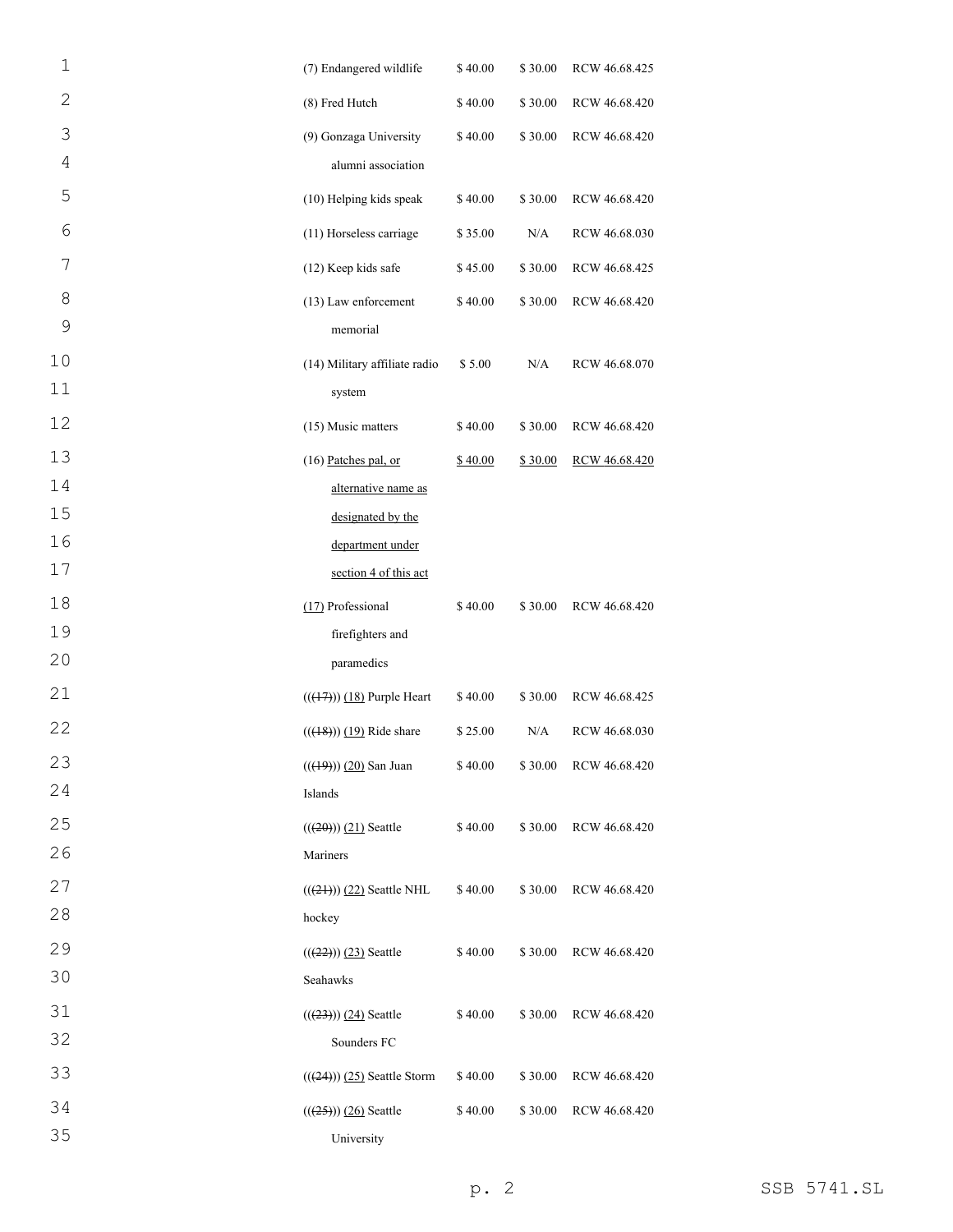| $\mathbf 1$ | $(((26))$ $(27)$ Share the road | \$40.00 | \$30.00 | RCW 46.68.420 |
|-------------|---------------------------------|---------|---------|---------------|
| $\mathbf 2$ | $((27)) (28)$ Ski & ride        | \$40.00 | \$30.00 | RCW 46.68.420 |
| 3           | Washington                      |         |         |               |
| 4           | $(((28)))(29)$ Square dancer    | \$40.00 | N/A     | RCW 46.68.070 |
| 5           | $(((29))$ $(30)$ State flower   | \$40.00 | \$30.00 | RCW 46.68.420 |
| 6           | $((30))$ $(31)$ Volunteer       | \$40.00 | \$30.00 | RCW 46.68.420 |
| 7           | firefighters                    |         |         |               |
| 8           | $(((31))$ $(32)$ Washington     | \$40.00 | \$30.00 | RCW 46.68.420 |
| 9           | apples                          |         |         |               |
| 10          | $(((32))$ $(33)$ Washington     | \$40.00 | \$30.00 | RCW 46.68.420 |
| 11          | farmers and ranchers            |         |         |               |
| 12          | $(((33))$ $(34)$ Washington     | \$40.00 | \$30.00 | RCW 46.68.420 |
| 13          | lighthouses                     |         |         |               |
| 14          | $((34))$ $(35)$ Washington      | \$40.00 | \$30.00 | RCW 46.68.420 |
| 15          | state aviation                  |         |         |               |
| 16          | $(((35))$ $(36)$ Washington     | \$40.00 | \$30.00 | RCW 46.68.425 |
| 17          | state parks                     |         |         |               |
| 18          | $(((36))$ $(37)$ Washington     | \$40.00 | \$30.00 | RCW 46.68.420 |
| 19          | state wrestling                 |         |         |               |
| 20          | $(((37))$ $(38)$ Washington     | \$40.00 | \$30.00 | RCW 46.68.420 |
| 21          | tennis                          |         |         |               |
| 22          | $((38))$ $(39)$ Washington's    | \$40.00 | \$30.00 | RCW 46.68.425 |
| 23          | fish collection                 |         |         |               |
| 24          | $((39)) (40)$ Washington's      | \$40.00 | \$30.00 | RCW 46.68.420 |
| 25          | national parks                  |         |         |               |
| 26          | $(((40))$ $(41)$ Washington's   | \$40.00 | \$30.00 | RCW 46.68.425 |
| 27          | wildlife collection             |         |         |               |
| 28          | $(((41)))(42)$ We love our      | \$40.00 | \$30.00 | RCW 46.68.420 |
| 29          | pets                            |         |         |               |
| 30          | $(((42)))(43)$ Wild on          | \$40.00 | \$30.00 | RCW 46.68.425 |
| 31          | Washington                      |         |         |               |

32 **Sec. 2.** RCW 46.18.200 and 2020 c 129 s 2 and 2020 c 93 s 1 are 33 each reenacted and amended to read as follows:

34 (1) Special license plate series reviewed and approved by the 35 department: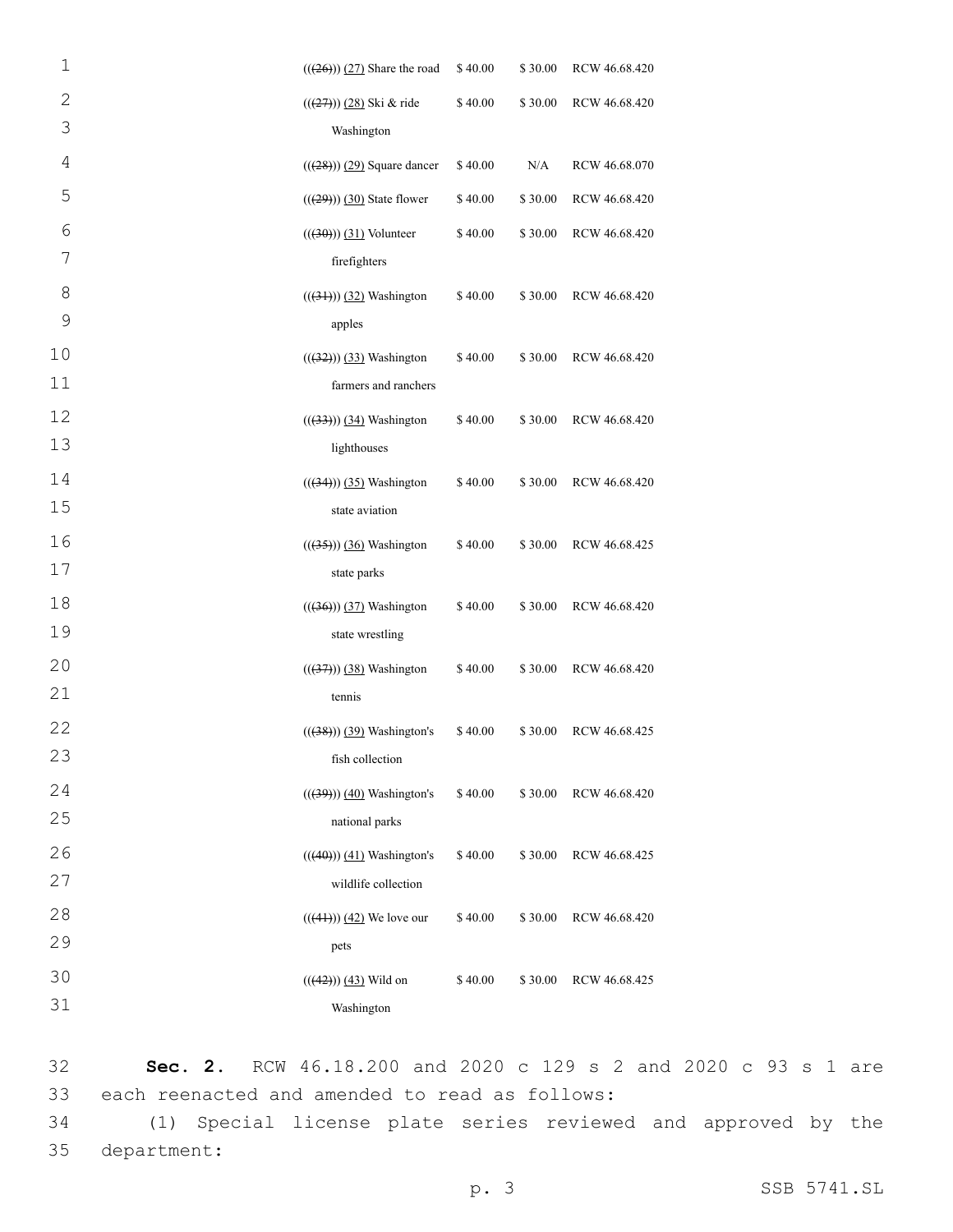1 (a) May be issued in lieu of standard issue or personalized 2 license plates for vehicles required to display one and two license 3 plates unless otherwise specified; 4 (b) Must be issued under terms and conditions established by the 5 department; 6 (c) Must not be issued for vehicles registered under chapter 7 46.87 RCW; and 8 (d) Must display a symbol or artwork approved by the department. 9 (2) The department approves and shall issue the following special 10 license plates, subject to subsection (5) of this section: 11 12 LICENSE PLATE DESCRIPTION, SYMBOL, OR ARTWORK 13 4-H Displays the "4-H" logo. 14 15 16 17 18 19 20 21 22 23 Armed forces collection Recognizes the contribution of veterans, active duty military personnel, reservists, and members of the national guard, and includes six separate designs, each containing a symbol representing a different branch of the armed forces to include army, navy, air force, marine corps, coast guard, and national guard. 24 25 26 Breast cancer awareness Displays a pink ribbon symbolizing breast cancer awareness. 27 28 29 Endangered wildlife Displays a symbol or artwork symbolizing endangered wildlife in Washington state. 30 Fred Hutch Displays the Fred Hutch logo. 31 32 Gonzaga University alumni association Recognizes the Gonzaga University alumni association. 33 34 35 36 Helping kids speak Recognizes an organization that supports programs that provide no-cost speech pathology programs to children.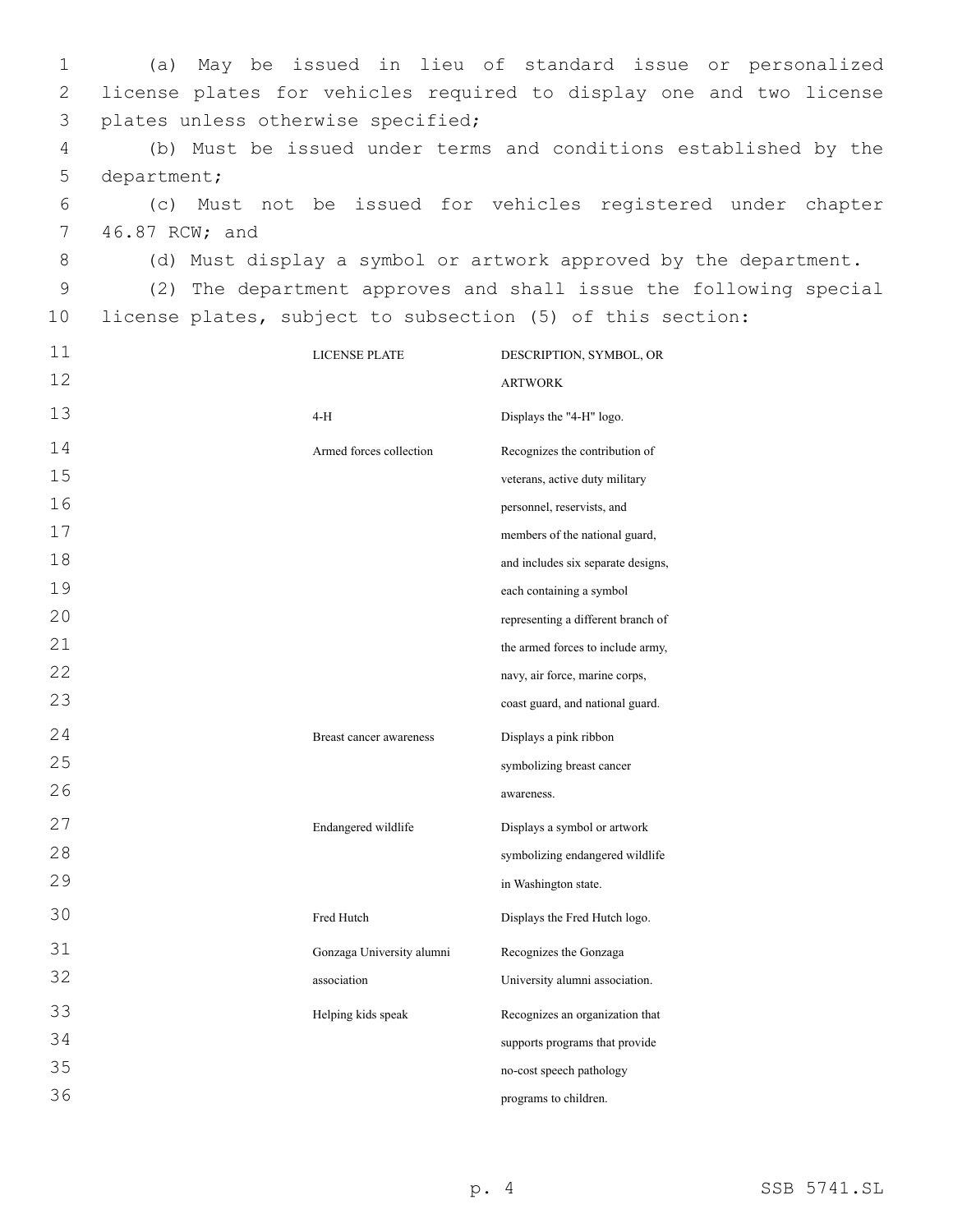| 1  | Keep kids safe                   | Recognizes efforts to prevent       |
|----|----------------------------------|-------------------------------------|
| 2  |                                  | child abuse and neglect.            |
| 3  | Law enforcement memorial         | Honors law enforcement officers     |
| 4  |                                  | in Washington killed in the line of |
| 5  |                                  | duty.                               |
| 6  | Music matters                    | Displays the "Music Matters"        |
| 7  |                                  | logo.                               |
| 8  | Patches pal, or alternative name | Displays the likenesses of the J.P. |
| 9  | as designated by the department  | Patches and Gertrude characters     |
| 10 | under section 4 of this act      | from the J.P. Patches show, or      |
| 11 |                                  | characters otherwise identified in  |
| 12 |                                  | accordance with section 4 of this   |
| 13 |                                  | <u>act.</u>                         |
| 14 | Professional firefighters and    | Recognizes professional             |
| 15 | paramedics                       | firefighters and paramedics who     |
| 16 |                                  | are members of the Washington       |
| 17 |                                  | state council of firefighters.      |
| 18 | San Juan Islands                 | Displays a symbol or artwork        |
| 19 |                                  | recognizing the San Juan Islands.   |
| 20 | <b>Seattle Mariners</b>          | Displays the "Seattle Mariners"     |
| 21 |                                  | logo.                               |
| 22 | Seattle NHL hockey               | Displays the logo of the Seattle    |
| 23 |                                  | NHL hockey team.                    |
| 24 | Seattle Seahawks                 | Displays the "Seattle Seahawks"     |
| 25 |                                  | logo.                               |
| 26 | Seattle Sounders FC              | Displays the "Seattle Sounders      |
| 27 |                                  | FC" logo.                           |
| 28 | Seattle Storm                    | Displays the "Seattle Storm" logo.  |
| 29 | Seattle University               | Recognizes Seattle University.      |
| 30 | Share the road                   | Recognizes an organization that     |
| 31 |                                  | promotes bicycle safety and         |
| 32 |                                  | awareness education.                |
| 33 | Ski & ride Washington            | Recognizes the Washington           |
| 34 |                                  | snowsports industry.                |
| 35 | State flower                     | Recognizes the Washington state     |
| 36 |                                  | flower.                             |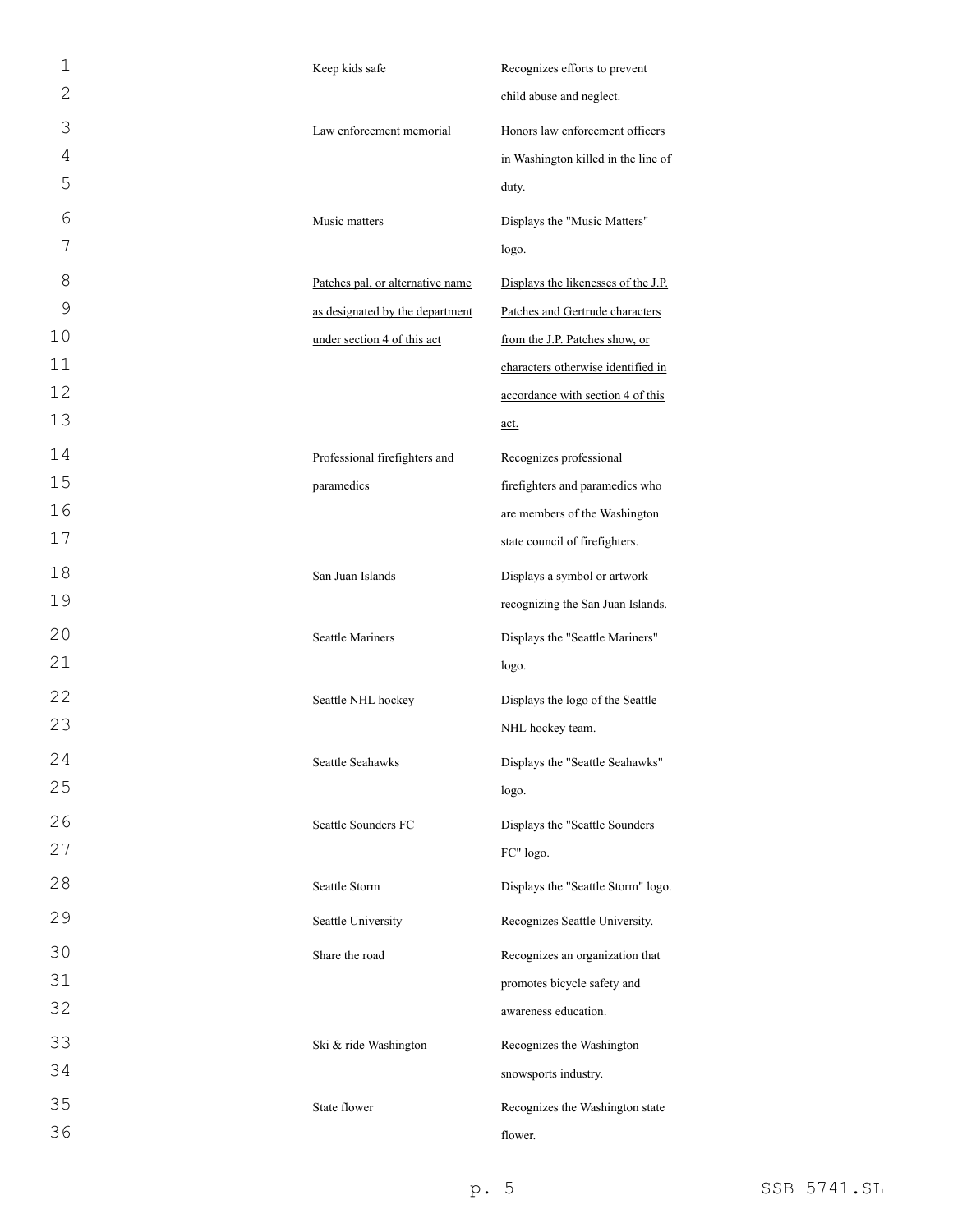| 1              | Volunteer firefighters          | Recognizes volunteer firefighters. |
|----------------|---------------------------------|------------------------------------|
| 2              | Washington apples               | Displays the Washington apple      |
| 3              |                                 | logo that recognizes the state's   |
| $\overline{4}$ |                                 | apple industry, the growers and    |
| 5              |                                 | shippers who produce and pack      |
| 6              |                                 | the world famous apples, and the   |
| 7              |                                 | tree fruit community.              |
| 8              | Washington farmers and ranchers | Recognizes farmers and ranchers    |
| 9              |                                 | in Washington state.               |
| 10             | Washington lighthouses          | Recognizes an organization that    |
| 11             |                                 | supports selected Washington       |
| 12             |                                 | state lighthouses and provides     |
| 13             |                                 | environmental education            |
| 14             |                                 | programs.                          |
| 15             | Washington state aviation       | Displays a Stearman biplane in     |
| 16             |                                 | the foreground with an image of    |
| 17             |                                 | Mount Rainier in the background.   |
| 18             | Washington state parks          | Recognizes Washington state        |
| 19             |                                 | parks as premier destinations of   |
| 20             |                                 | uncommon quality that preserve     |
| 21             |                                 | significant natural, cultural,     |
| 22             |                                 | historical, and recreational       |
| 23             |                                 | resources.                         |
| 24             | Washington state wrestling      | Promotes and supports college      |
| 25             |                                 | wrestling in the state of          |
| 26             |                                 | Washington.                        |
| 27             | Washington tennis               | Builds awareness and year-round    |
| 28             |                                 | opportunities for tennis in        |
| 29             |                                 | Washington state. Displays a       |
| 30             |                                 | symbol or artwork recognizing      |
| 31             |                                 | tennis in Washington state.        |
| 32             | Washington's fish collection    | Recognizes Washington's fish.      |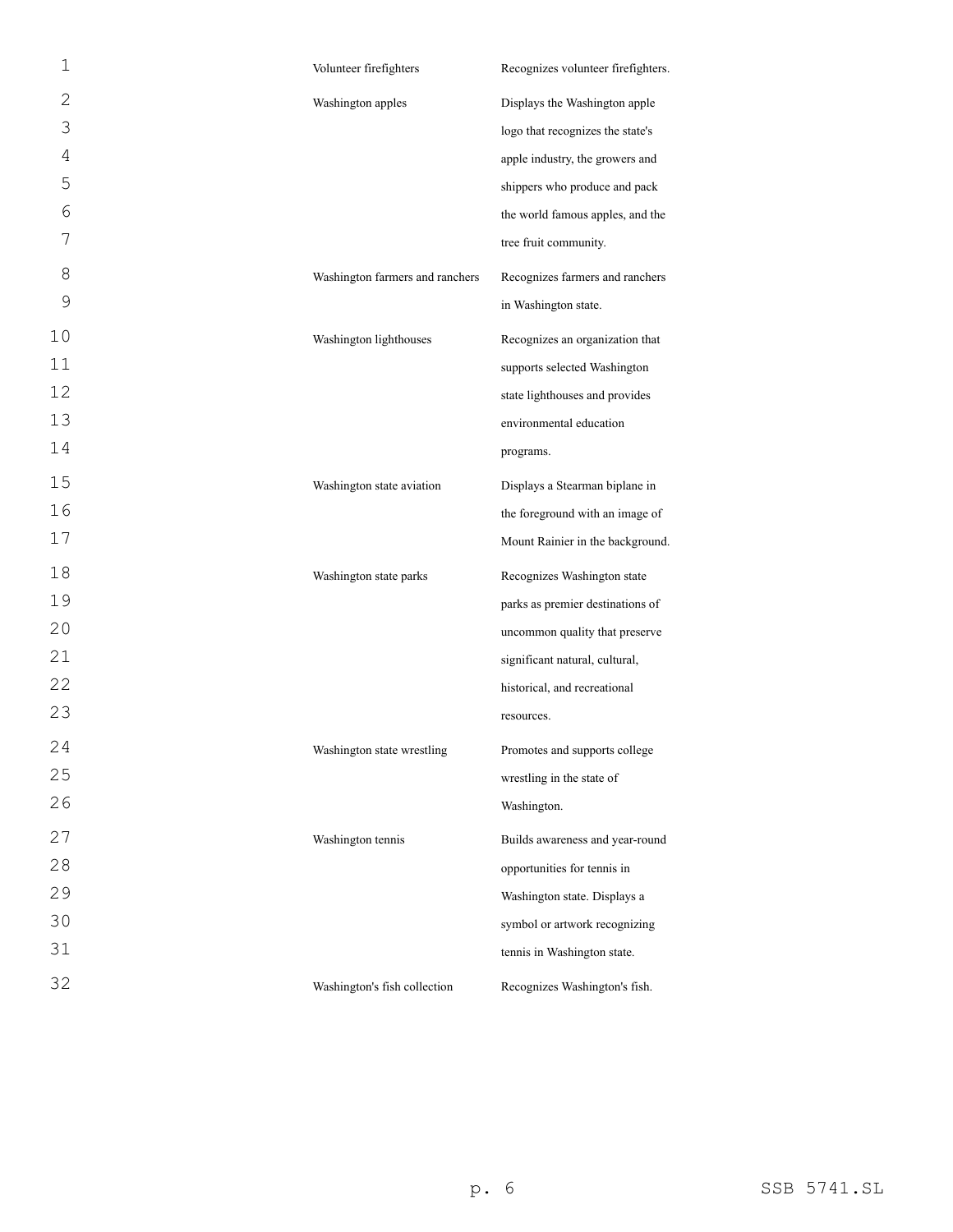| $\mathbf 1$  | Washington's national park fund  | Builds awareness of Washington's  |
|--------------|----------------------------------|-----------------------------------|
| $\mathbf{2}$ |                                  | national parks and supports       |
| 3            |                                  | priority park programs and        |
| 4            |                                  | projects in Washington's national |
| 5            |                                  | parks, such as enhancing visitor  |
| 6            |                                  | experience, promoting             |
| 7            |                                  | volunteerism, engaging            |
| 8            |                                  | communities, and providing        |
| 9            |                                  | educational opportunities related |
| 10           |                                  | to Washington's national parks.   |
| 11           | Washington's wildlife collection | Recognizes Washington's           |
| 12           |                                  | wildlife.                         |
| 13           | We love our pets                 | Recognizes an organization that   |
| 14           |                                  | assists local member agencies of  |
| 15           |                                  | the federation of animal welfare  |
| 16           |                                  | and control agencies to promote   |
| 17           |                                  | and perform spay/neuter surgery   |
| 18           |                                  | on Washington state pets to       |
| 19           |                                  | reduce pet overpopulation.        |
| 20           | Wild on Washington               | Symbolizes wildlife viewing in    |
| 21           |                                  | Washington state.                 |

 (3) Applicants for initial and renewal professional firefighters and paramedics special license plates must show proof of eligibility by providing a certificate of current membership from the Washington 25 state council of firefighters.

 (4) Applicants for initial volunteer firefighters special license plates must (a) have been a volunteer firefighter for at least ten years or be a volunteer firefighter for one or more years and (b) have documentation of service from the district of the appropriate fire service. If the volunteer firefighter leaves firefighting 31 service before ten years of service have been completed, the volunteer firefighter shall surrender the license plates to the department on the registration renewal date. If the volunteer firefighter stays in service for at least ten years and then leaves, the license plate may be retained by the former volunteer firefighter and as long as the license plate is retained for use the person will continue to pay the future registration renewals. A qualifying volunteer firefighter may have no more than one set of license plates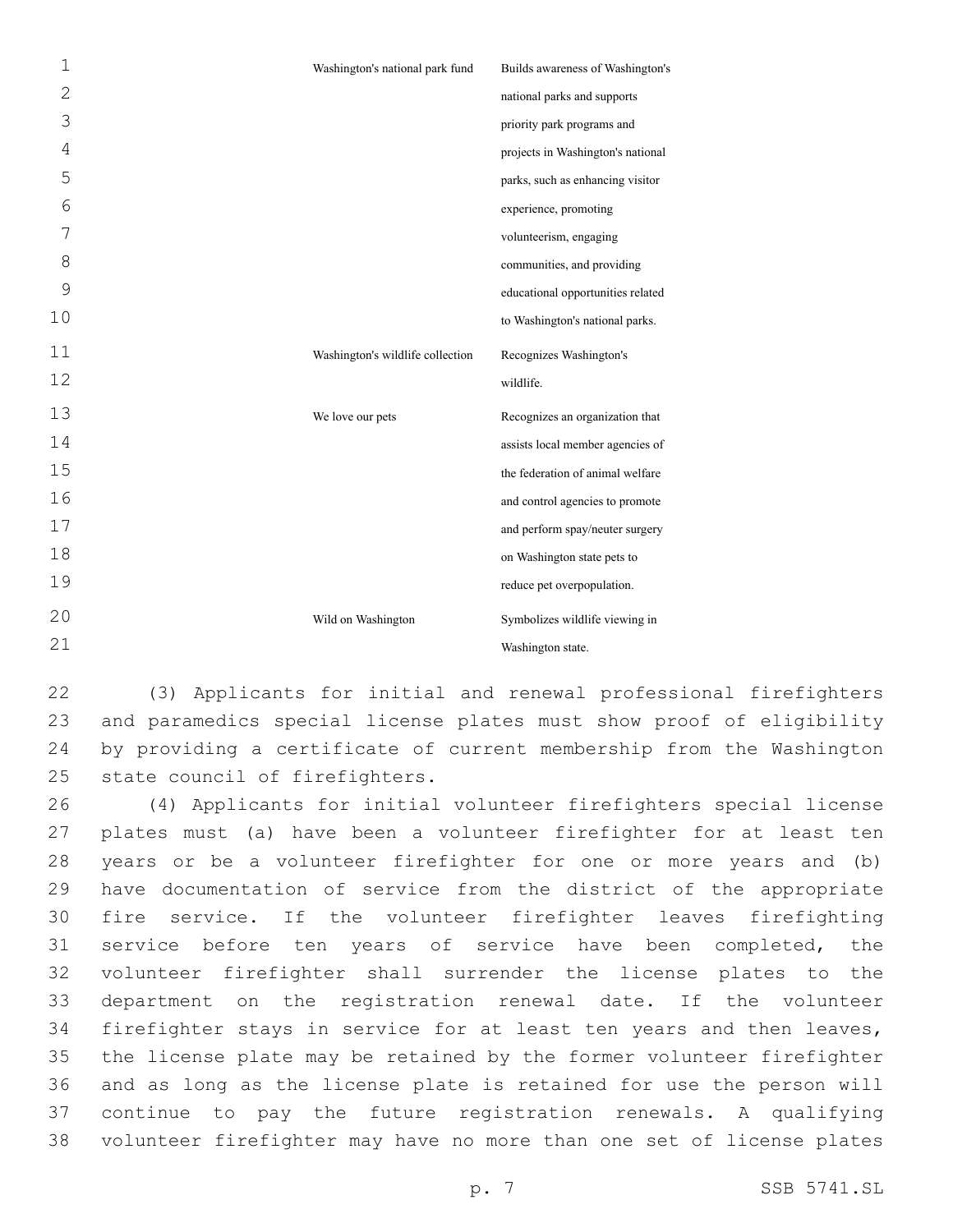per vehicle, and a maximum of two sets per applicant, for their personal vehicles. If the volunteer firefighter is convicted of a violation of RCW 46.61.502 or a felony, the license plates must be 4 surrendered upon conviction.

5 (5) The department shall not issue the Seattle NHL hockey special 6 license plate until the department receives signature sheets 7 satisfying the requirements identified in RCW 46.18.110(2)(f).

8 **Sec. 3.** RCW 46.68.420 and 2020 c 129 s 3 and 2020 c 93 s 3 are 9 each reenacted and amended to read as follows:

10 (1) The department shall:

11 (a) Collect special license plate fees established under RCW 46.17.220;12

13 (b) Deduct an amount not to exceed twelve dollars for initial 14 issue and two dollars for renewal issue for administration and 15 collection expenses incurred by it; and

16 (c) Remit the remaining proceeds to the custody of the state 17 treasurer with a proper identifying detailed report.

 (2) The state treasurer shall credit the proceeds to the motor vehicle fund until the department determines that the state has been reimbursed for the cost of implementing the special license plate. Upon determination by the department that the state has been reimbursed, the state treasurer shall credit the remaining special license plate fee amounts for each special license plate to the following appropriate account as created in this section in the 25 custody of the state treasurer:

| 26 | <b>ACCOUNT</b>            | <b>CONDITIONS FOR USE OF</b>    |
|----|---------------------------|---------------------------------|
| 27 |                           | <b>FUNDS</b>                    |
| 28 | 4-H programs              | Support Washington 4-H          |
| 29 |                           | programs                        |
| 30 | Fred Hutch                | Support cancer research at the  |
| 31 |                           | Fred Hutchinson cancer research |
| 32 |                           | center                          |
| 33 | Gonzaga University alumni | Scholarship funds to needy and  |
| 34 | association               | qualified students attending or |
| 35 |                           | planning to attend Gonzaga      |
| 36 |                           | University                      |
|    |                           |                                 |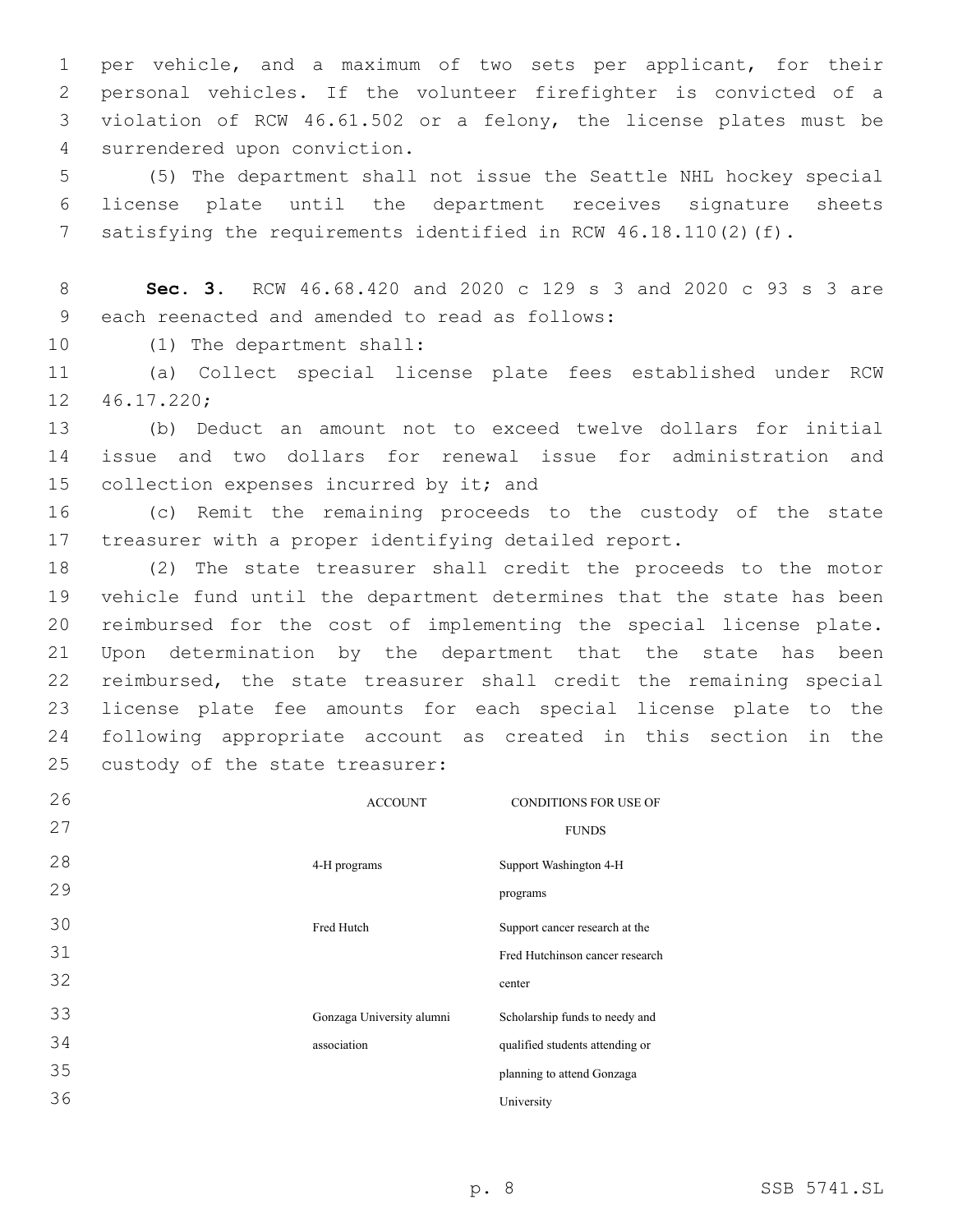| $\mathbf 1$  | Helping kids speak               | Provide free diagnostic and         |
|--------------|----------------------------------|-------------------------------------|
| $\mathbf{2}$ |                                  | therapeutic services to families of |
| 3            |                                  | children who suffer from a delay    |
| 4            |                                  | in language or speech               |
| 5            |                                  | development                         |
| 6            | Law enforcement memorial         | Provide support and assistance to   |
| 7            |                                  | survivors and families of law       |
| 8            |                                  | enforcement officers in             |
| 9            |                                  | Washington killed in the line of    |
| 10           |                                  | duty and to organize, finance,      |
| 11           |                                  | fund, construct, utilize, and       |
| 12           |                                  | maintain a memorial on the state    |
| 13           |                                  | capitol grounds to honor those      |
| 14           |                                  | fallen officers                     |
| 15           | Lighthouse environmental         | Support selected Washington state   |
| 16           | programs                         | lighthouses that are accessible to  |
| $17$         |                                  | the public and staffed by           |
| 18           |                                  | volunteers; provide environmental   |
| 19           |                                  | education programs; provide         |
| 20           |                                  | grants for other Washington         |
| 21           |                                  | lighthouses to assist in funding    |
| 22           |                                  | infrastructure preservation and     |
| 23           |                                  | restoration; encourage and support  |
| 24           |                                  | interpretive programs by            |
| 25           |                                  | lighthouse docents                  |
| 26           | Music matters awareness          | Promote music education in          |
| 27           |                                  | schools throughout Washington       |
| 28           | Patches pal, or alternative name | Provide funds to the Seattle        |
| 29           | as designated by the department  | children's hospital strong against  |
| 30           | under section 4 of this act      | cancer program                      |
| 31           | San Juan Islands programs        | Provide funds to the Madrona        |
| 32           |                                  | institute                           |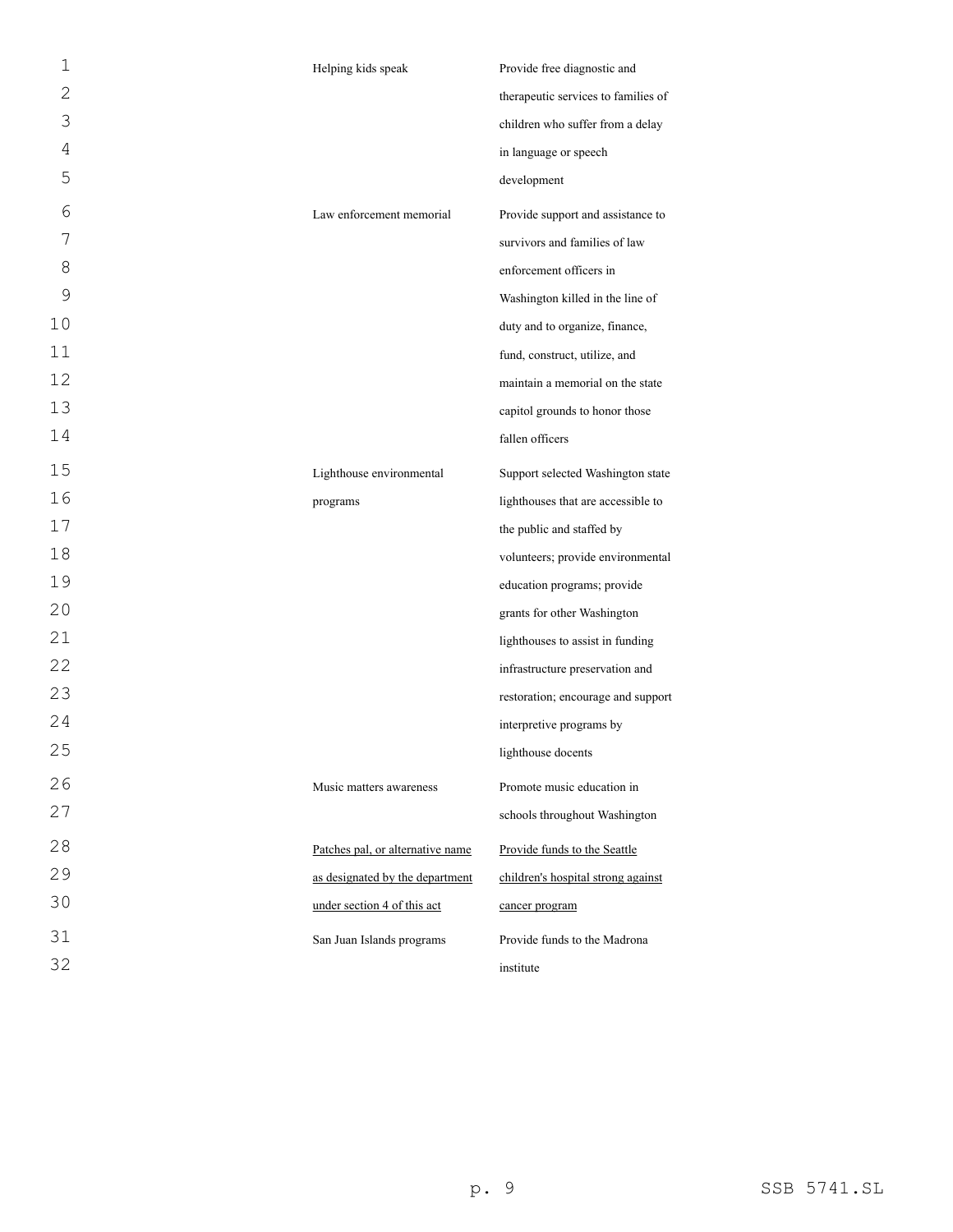| 1  | <b>Seattle Mariners</b> | Provide funds to the sports         |
|----|-------------------------|-------------------------------------|
| 2  |                         | mentoring program and to support    |
| 3  |                         | the Washington world fellows        |
| 4  |                         | program in the following manner:    |
| 5  |                         | (a) Seventy-five percent to the     |
| 6  |                         | office of the lieutenant governor   |
| 7  |                         | solely to administer the sports     |
| 8  |                         | mentoring program established       |
| 9  |                         | under RCW 43.15.100, to             |
| 10 |                         | encourage youth who have            |
| 11 |                         | economic needs or face              |
| 12 |                         | adversities to experience spectator |
| 13 |                         | sports or get involved in youth     |
| 14 |                         | sports, and (b) up to twenty-five   |
| 15 |                         | percent to the office of the        |
| 16 |                         | lieutenant governor solely to       |
| 17 |                         | administer the Washington world     |
| 18 |                         | fellows program, an equity          |
| 19 |                         | focused program                     |
|    |                         |                                     |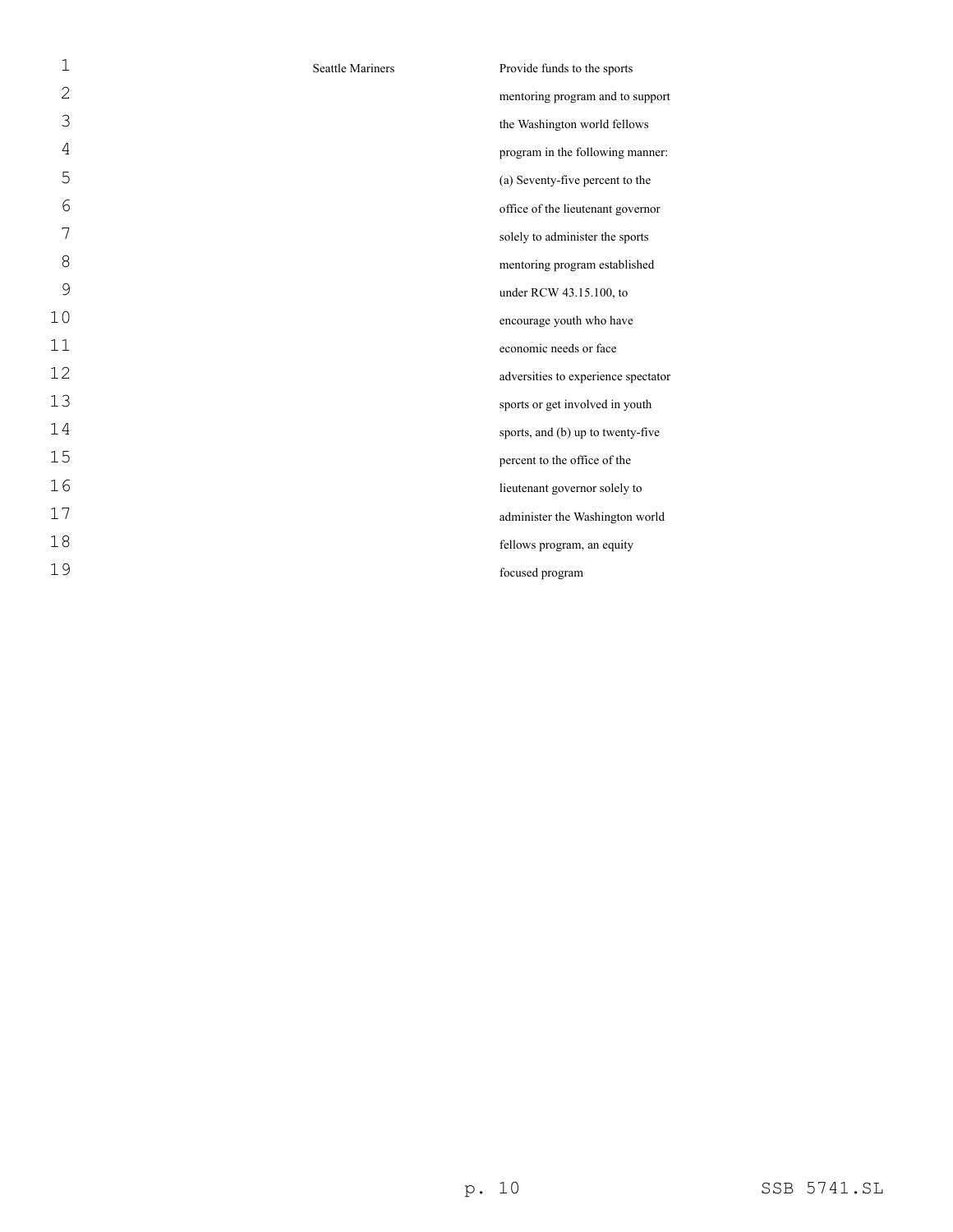| 1              | Seattle NHL hockey | Provide funds to the NHL Seattle   |
|----------------|--------------------|------------------------------------|
| $\overline{2}$ |                    | foundation and to support the      |
| 3              |                    | boundless Washington program in    |
| $\overline{4}$ |                    | the following manner: (a) Fifty    |
| 5              |                    | percent to the NHL Seattle         |
| 6              |                    | foundation, or its successor       |
| 7              |                    | organization, to help marginalized |
| 8              |                    | youth succeed in life through      |
| $\mathsf{O}$   |                    | increased access to sports and     |
| 10             |                    | other opportunities; (b) twenty-   |
| 11             |                    | five percent to the office of the  |
| 12             |                    | lieutenant governor solely to      |
| 13             |                    | administer the boundless           |
| 14             |                    | Washington program to facilitate   |
| 15             |                    | opportunities for young people     |
| 16             |                    | with physical and sensory          |
| 17             |                    | disabilities to enjoy and          |
| 18             |                    | experience the outdoors; and (c)   |
| 19             |                    | twenty-five percent to the NHL     |
| 20             |                    | Seattle foundation, or its         |
| 21             |                    | successor organization, for        |
| 22             |                    | providing financial support to     |
| 23             |                    | allow youth to participate in      |
| 24             |                    | hockey                             |
| 25             | Seattle Seahawks   | Provide funds to InvestED and to   |
| 26             |                    | support the Washington world       |
| 27             |                    | fellows program in the following   |
| 28             |                    | manner: (a) Seventy-five percent,  |
| 29             |                    | to InvestED, to encourage          |
| 30             |                    | secondary students who have        |
| 31             |                    | economic needs to stay in school,  |
| 32             |                    | return to school, or get involved  |
| 33             |                    | within their learning community;   |
| 34             |                    | and (b) twenty-five percent to the |
| 35             |                    | office of the lieutenant governor  |
| 36             |                    | solely to administer the           |
| 37             |                    | Washington world fellows           |
| 38             |                    | program, including the provision   |
| 39             |                    | of fellowships                     |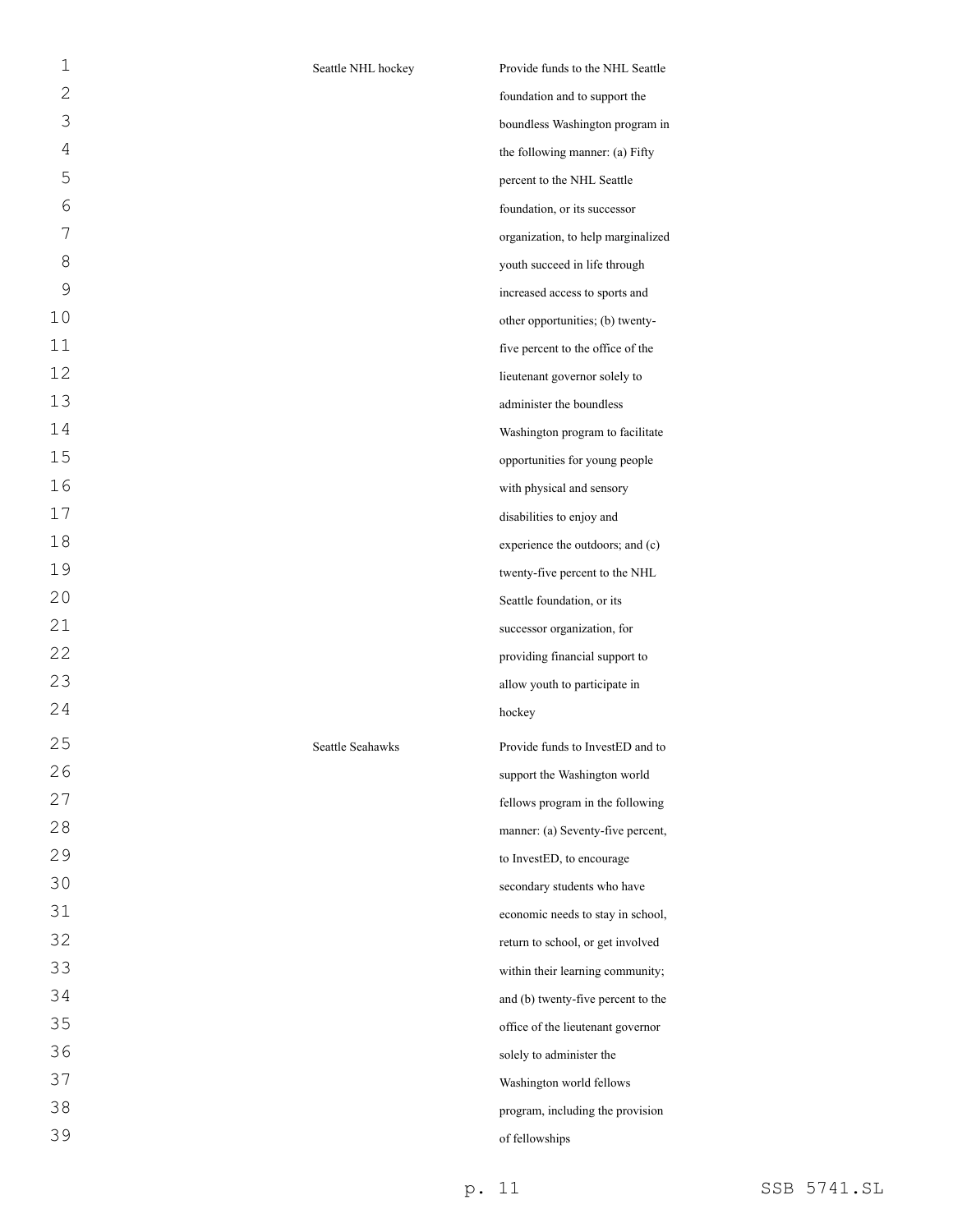| $\mathbf 1$  | Seattle Sounders FC | Provide funds to Washington state   |
|--------------|---------------------|-------------------------------------|
| $\mathbf{2}$ |                     | mentors and the ((association of))  |
| 3            |                     | Washington ((generals)) state       |
| 4            |                     | leadership board created in RCW     |
| 5            |                     | $43.15.030$ in the following        |
| 6            |                     | manner: (a) Seventy percent and     |
| 7            |                     | the remaining proceeds, if any, to  |
| 8            |                     | Washington state mentors, to        |
| 9            |                     | increase the number of mentors in   |
| 10           |                     | the state by offering mentoring     |
| 11           |                     | grants throughout Washington        |
| 12           |                     | state that foster positive youth    |
| 13           |                     | development and academic            |
| 14           |                     | success, with up to twenty percent  |
| 15           |                     | of these proceeds authorized for    |
| 16           |                     | program administration costs; and   |
| 17           |                     | (b) up to thirty percent, not to    |
| 18           |                     | exceed forty-thousand dollars       |
| 19           |                     | annually as adjusted for inflation  |
| 20           |                     | by the office of financial          |
| 21           |                     | management, to the association of   |
| 22           |                     | Washington generals, to develop     |
| 23           |                     | Washington state educational,       |
| 24           |                     | veterans, international relations,  |
| 25           |                     | and civics projects and to          |
| 26           |                     | recognize the outstanding public    |
| 27           |                     | service of individuals or groups in |
| 28           |                     | the state of Washington             |
|              |                     |                                     |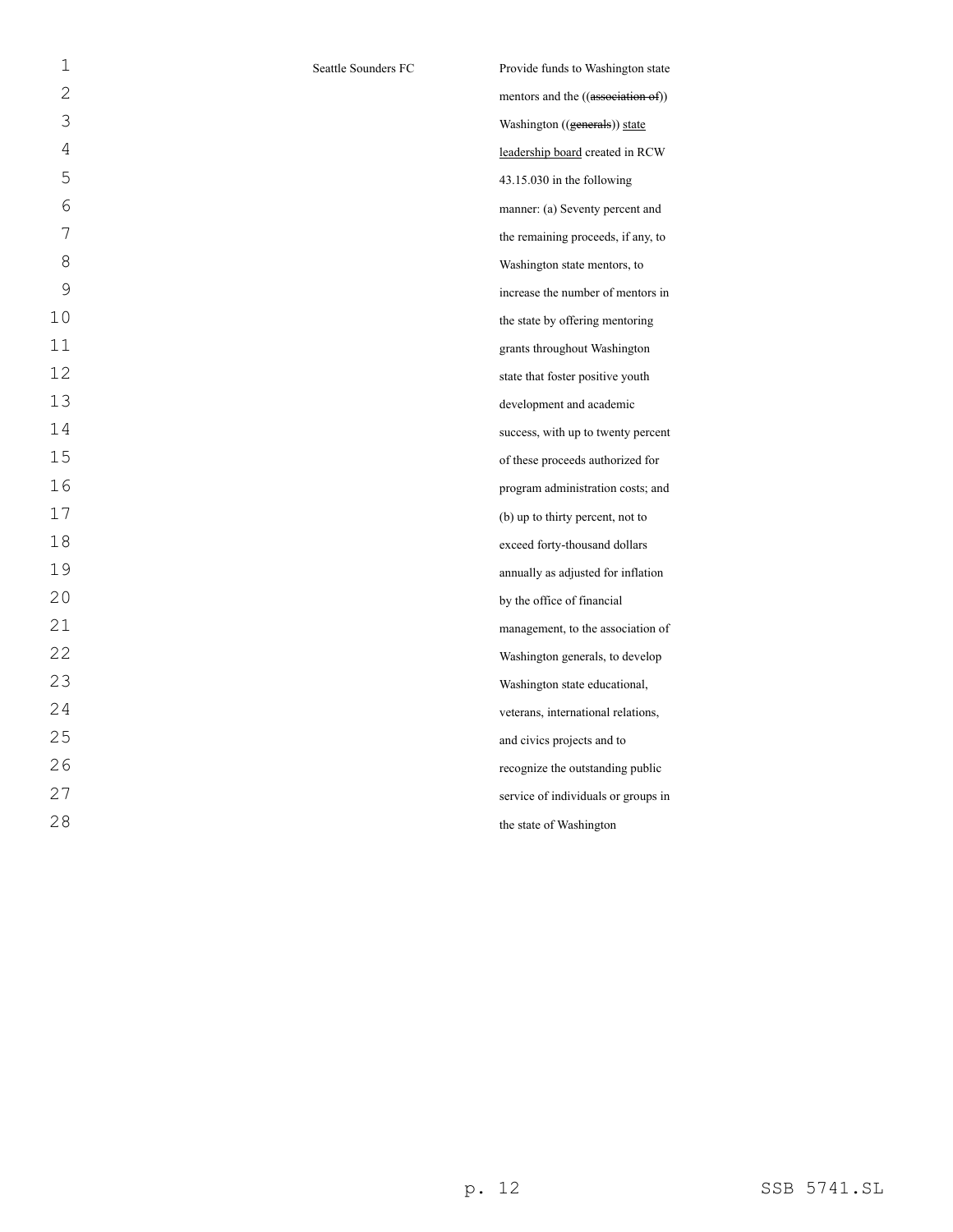| 1              | Seattle Storm         | Provide funds to the Washington     |
|----------------|-----------------------|-------------------------------------|
| $\mathbf{2}$   |                       | state legislative youth advisory    |
| 3              |                       | council and the ((association of))  |
| $\overline{4}$ |                       | Washington ((generals)) state       |
| 5              |                       | leadership board created in RCW     |
| 6              |                       | 43.15.030 in the following          |
| 7              |                       | manner: Twenty-five thousand        |
| 8              |                       | dollars per year of the net         |
| 9              |                       | proceeds to the legislative youth   |
| 10             |                       | advisory council, or its successor  |
| 11             |                       | organization; and the remaining     |
| 12             |                       | net proceeds on an annual basis,    |
| 13             |                       | to the association of Washington    |
| 14             |                       | generals for the purpose of         |
| 15             |                       | providing grants to support and     |
| 16             |                       | enhance athletic, recreational, and |
| 17             |                       | other opportunities for women       |
| 18             |                       | and girls, and especially those     |
| 19             |                       | with disabilities                   |
| 20             | Seattle University    | Fund scholarships for students      |
| 21             |                       | attending or planning to attend     |
| 22             |                       | Seattle University                  |
| 23             | Share the road        | Promote bicycle safety and          |
| 24             |                       | awareness education in              |
| 25             |                       | communities throughout              |
| 26             |                       | Washington                          |
| 27             | Ski & ride Washington | Promote winter snowsports, such     |
| 28             |                       | as skiing and snowboarding, and     |
| 29             |                       | related programs, such as ski and   |
| 30             |                       | ride safety programs,               |
| 31             |                       | underprivileged youth ski and ride  |
| 32             |                       | programs, and active, healthy       |
| 33             |                       | lifestyle programs                  |
| 34             | State flower          | Support Meerkerk Rhododendron       |
| 35             |                       | Gardens and provide for grants to   |
| 36             |                       | other qualified nonprofit           |
| 37             |                       | organizations' efforts to preserve  |
| 38             |                       | rhododendrons                       |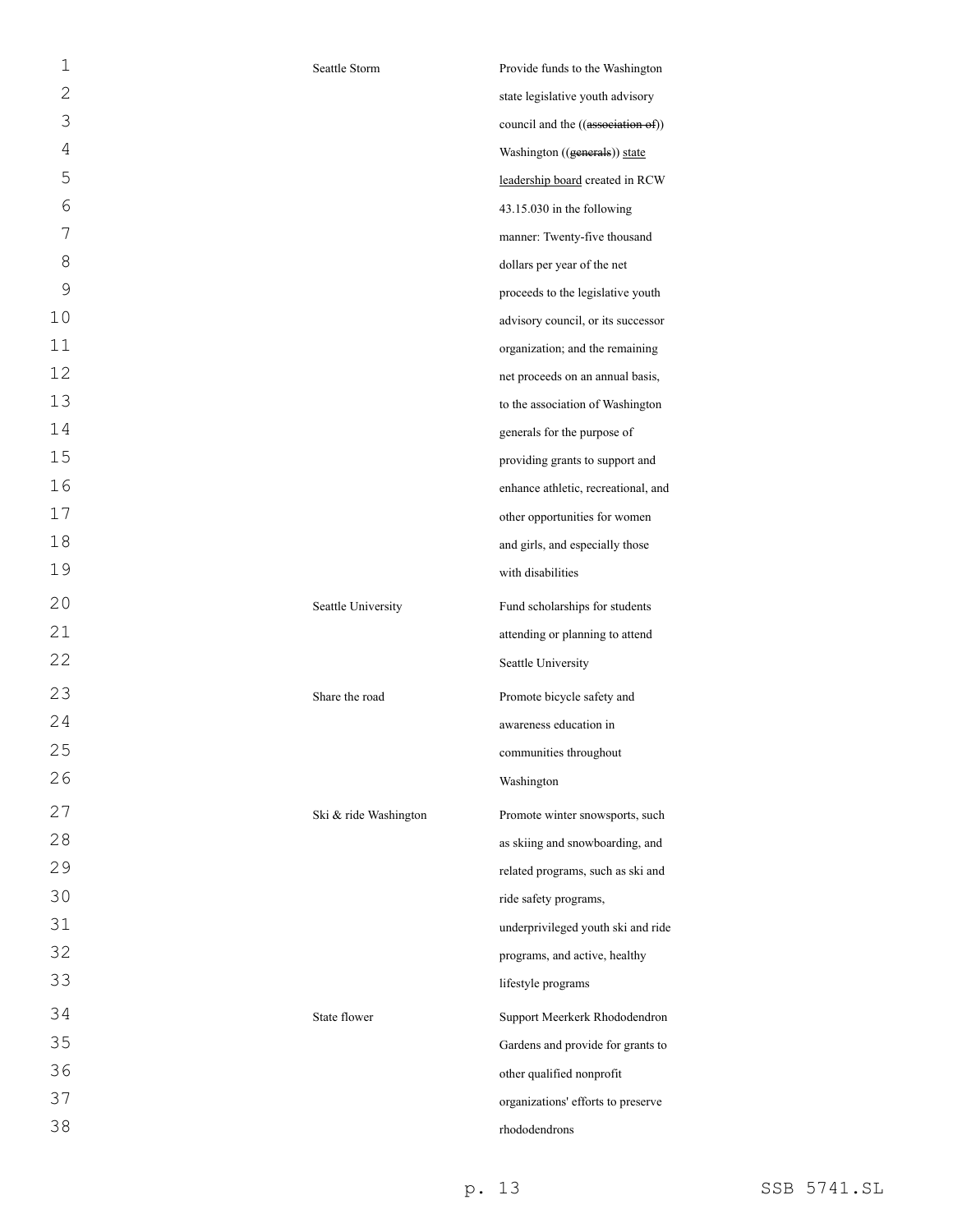| 1  | Volunteer firefighters          | Receive and disseminate funds for   |
|----|---------------------------------|-------------------------------------|
| 2  |                                 | purposes on behalf of volunteer     |
| 3  |                                 | firefighters, their families, and   |
| 4  |                                 | others deemed in need               |
| 5  | Washington apples               | Provide scholarship funding to the  |
| 6  |                                 | tree fruit industry's official      |
| 7  |                                 | charity, the Washington apple       |
| 8  |                                 | education foundation, which         |
| 9  |                                 | provides financial support,         |
| 10 |                                 | professional employment             |
| 11 |                                 | preparedness training, and          |
| 12 |                                 | mentorship to students with ties to |
| 13 |                                 | the apple industry pursuing a       |
| 14 |                                 | higher education                    |
| 15 | Washington farmers and ranchers | Provide funds to the Washington     |
| 16 |                                 | FFA Foundation for educational      |
| 17 |                                 | programs in Washington state        |
| 18 | Washington state aviation       | Provide funds to the department     |
| 19 |                                 | of transportation to support        |
| 20 |                                 | infrastructure improvements at      |
| 21 |                                 | public use airports in Washington   |
| 22 |                                 | state                               |
| 23 | Washington state council of     | Receive and disseminate funds for   |
| 24 | firefighters benevolent fund    | charitable purposes on behalf of    |
| 25 |                                 | members of the Washington state     |
| 26 |                                 | council of firefighters, their      |
| 27 |                                 | families, and others deemed in      |
| 28 |                                 | need                                |
| 29 | Washington state wrestling      | Provide funds to the Washington     |
| 30 |                                 | state wrestling foundation to fund  |
| 31 |                                 | new and existing college            |
| 32 |                                 | wrestling programs                  |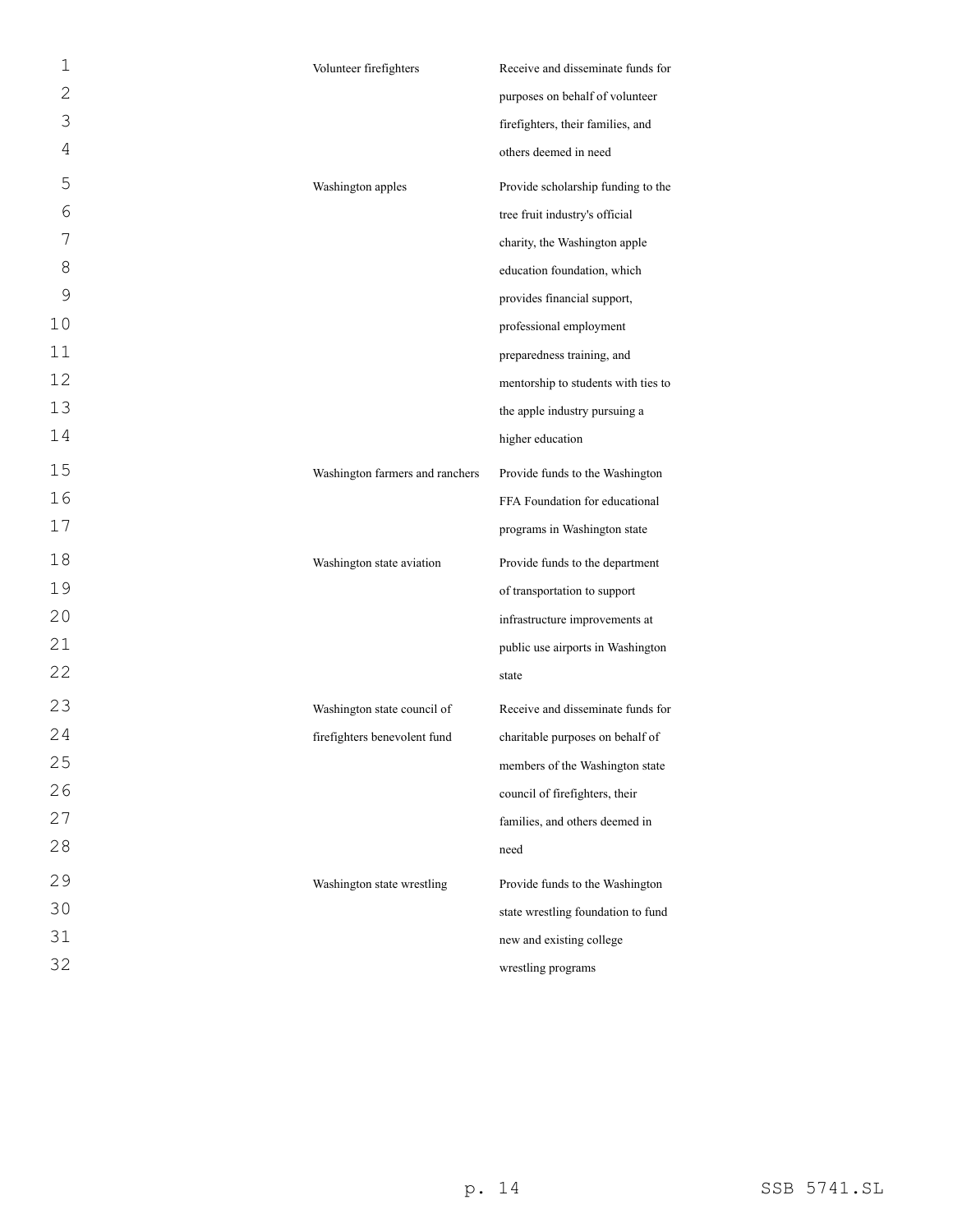| 1  | Washington tennis               | Provide funds to cities to assist in  |
|----|---------------------------------|---------------------------------------|
| 2  |                                 | the construction and maintenance      |
| 3  |                                 | of a public tennis facility with at   |
| 4  |                                 | least four indoor tennis courts. A    |
| 5  |                                 | city is eligible for construction     |
| 6  |                                 | funds if the city does not already    |
| 7  |                                 | have a public or private facility     |
| 8  |                                 | with at least four indoor tennis      |
| 9  |                                 | courts. Funds for construction        |
| 10 |                                 | must first be made available to the   |
| 11 |                                 | most populous eligible city,          |
| 12 |                                 | according to the most recent          |
| 13 |                                 | census, for a time period not to      |
| 14 |                                 | exceed five years after January 1,    |
| 15 |                                 | 2017. After the five-year time        |
| 16 |                                 | period, the funds for construction    |
| 17 |                                 | must be made available to the         |
| 18 |                                 | next most populous eligible city.     |
| 19 |                                 | Funds for the maintenance of a        |
| 20 |                                 | public tennis facility with at least  |
| 21 |                                 | four indoor tennis courts must        |
| 22 |                                 | first be made available to the first  |
| 23 |                                 | eligible city that utilizes funds for |
| 24 |                                 | construction provided by chapter      |
| 25 |                                 | 16, Laws of 2016                      |
| 26 | Washington's national park fund | Build awareness of Washington's       |
| 27 |                                 | national parks and support priority   |
| 28 |                                 | park programs and projects in         |
| 29 |                                 | Washington's national parks, such     |
| 30 |                                 | as enhancing visitor experience,      |
| 31 |                                 | promoting volunteerism, engaging      |
| 32 |                                 | communities, and providing            |
| 33 |                                 | educational opportunities related     |
| 34 |                                 | to Washington's national parks        |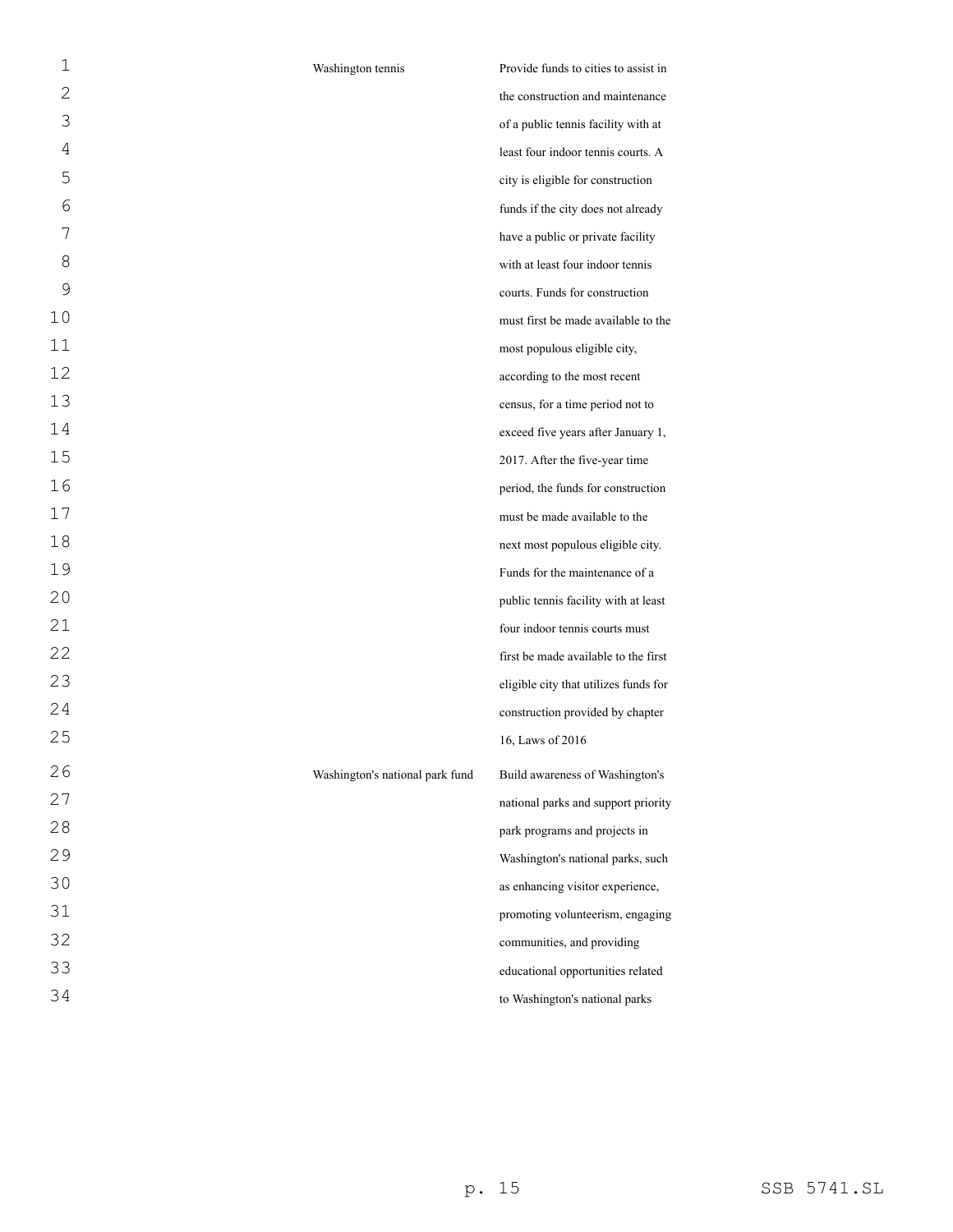We love our pets Support and enable the

Washington federation of animal welfare and control agencies to

promote and perform spay/neuter

surgery of Washington state pets

in order to reduce pet population

 (3) Except as otherwise provided in this section, only the director or the director's designee may authorize expenditures from the accounts described in subsection (2) of this section. The accounts are subject to allotment procedures under chapter 43.88 RCW, but an appropriation is not required for expenditures.

 (4) Except as otherwise provided in this section, funds in the special license plate accounts described in subsection (2) of this section must be disbursed subject to the conditions described in subsection (2) of this section and under contract between the department and qualified nonprofit organizations that provide the services described in subsection (2) of this section.

 (5) Funds from the Seattle Seahawks account may be provided to the lieutenant governor solely for the purpose of administering the Washington world fellows program. Of the amounts received by the lieutenant governor's office under this subsection, at least ninety percent must be provided as fellowships under the program.

 (6) Beginning January 1, 2019, funds from the Seattle Mariners account may be provided to the office of lieutenant governor solely for the purpose of administering the sports mentoring program. Of the amounts received by the office of lieutenant governor, at least ninety percent must be applied towards services directly provided to 28 youth participants.

 (7) For the purposes of this section, a "qualified nonprofit organization" means a not-for-profit corporation operating in Washington that has received a determination of tax exempt status under 26 U.S.C. Sec. 501(c)(3). The qualified nonprofit organization must meet all the requirements under RCW 46.18.100(1).

 NEW SECTION. **Sec. 4.** A new section is added to chapter 46.04 35 RCW to read as follows:

 (1) "Patches pal license plates" means special license plates issued under RCW 46.18.200 that display the likenesses of the J.P. Patches and Gertrude characters from the J.P. Patches show, or